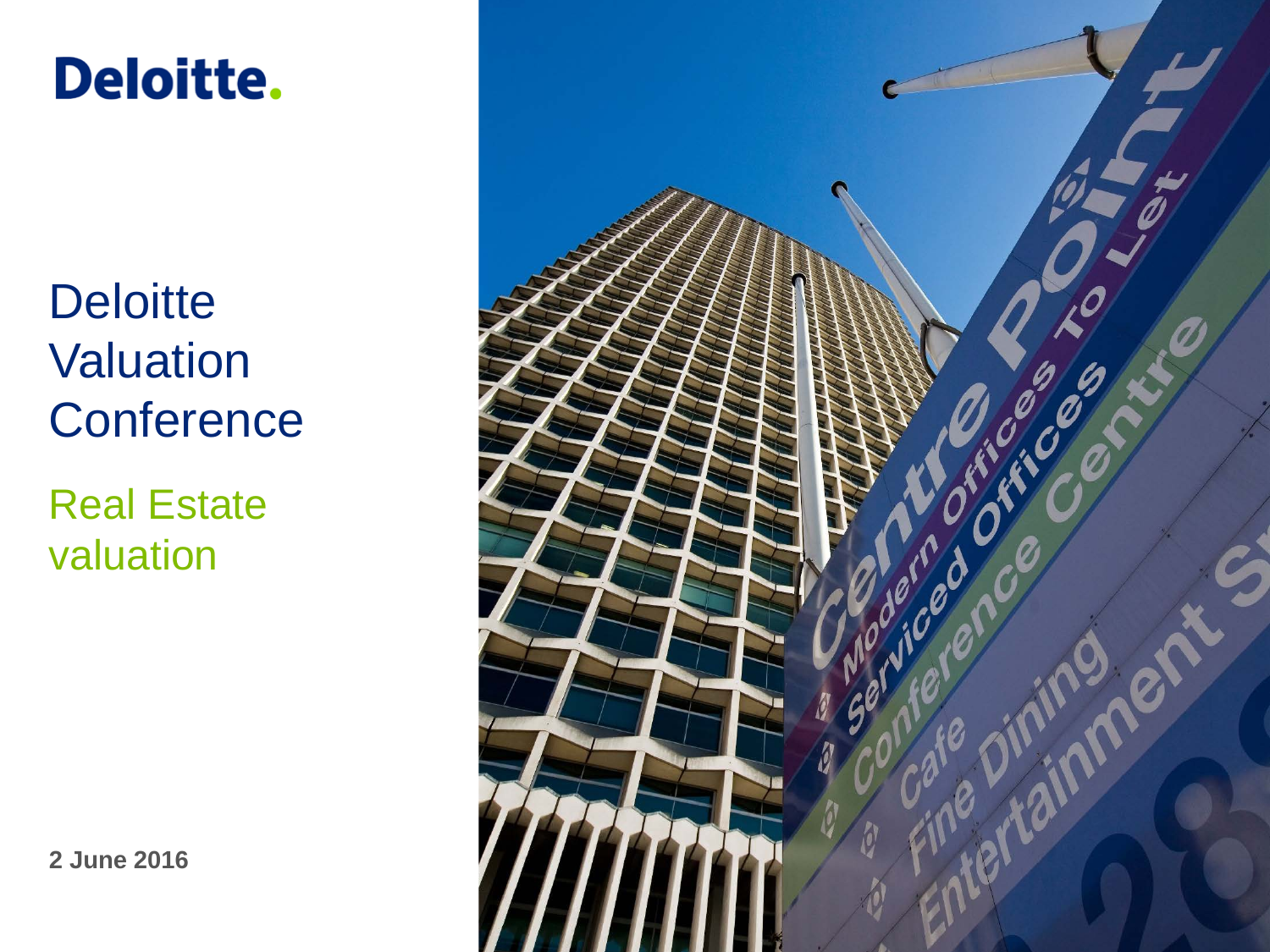#### Overview – Global real estate market

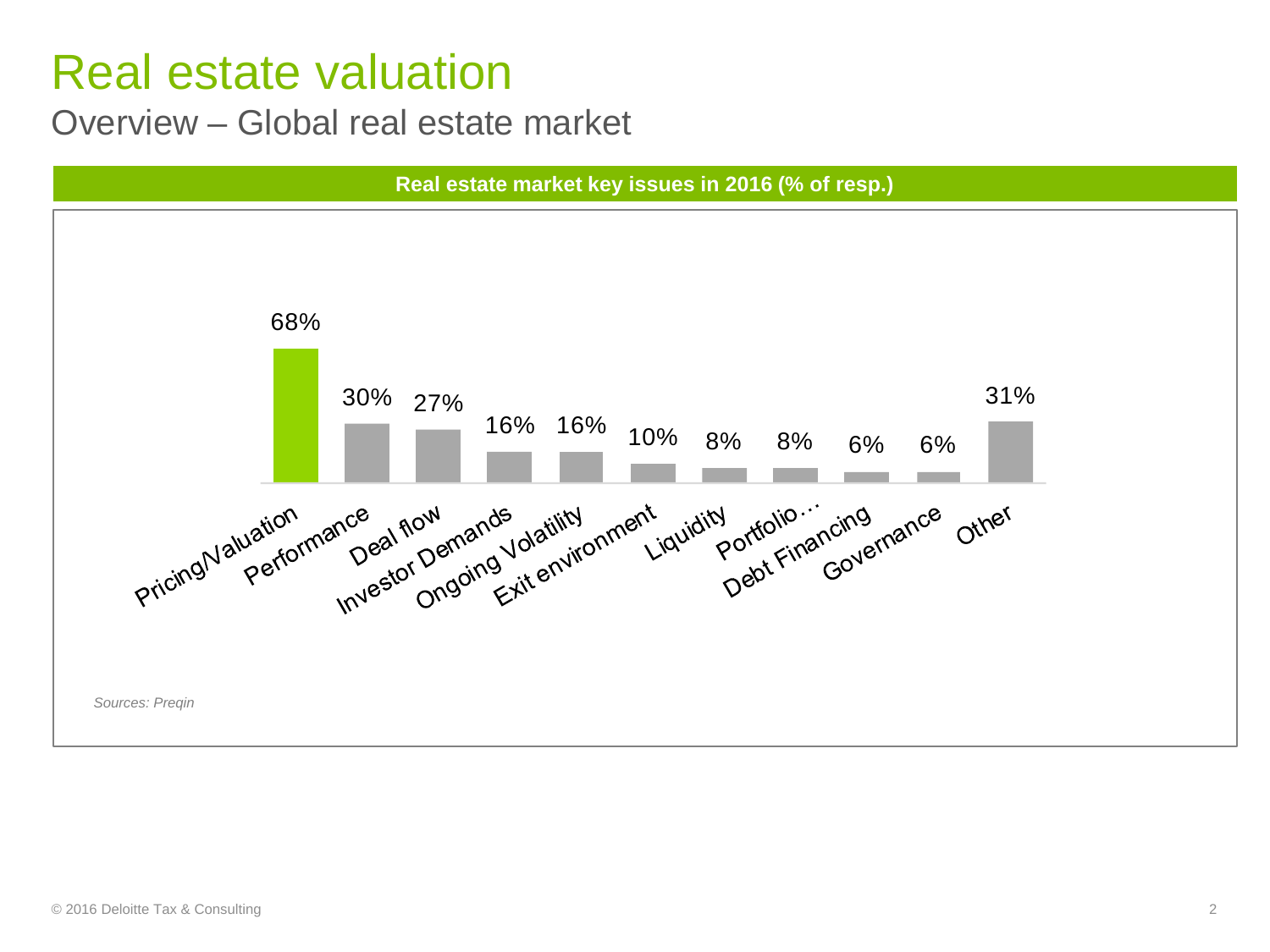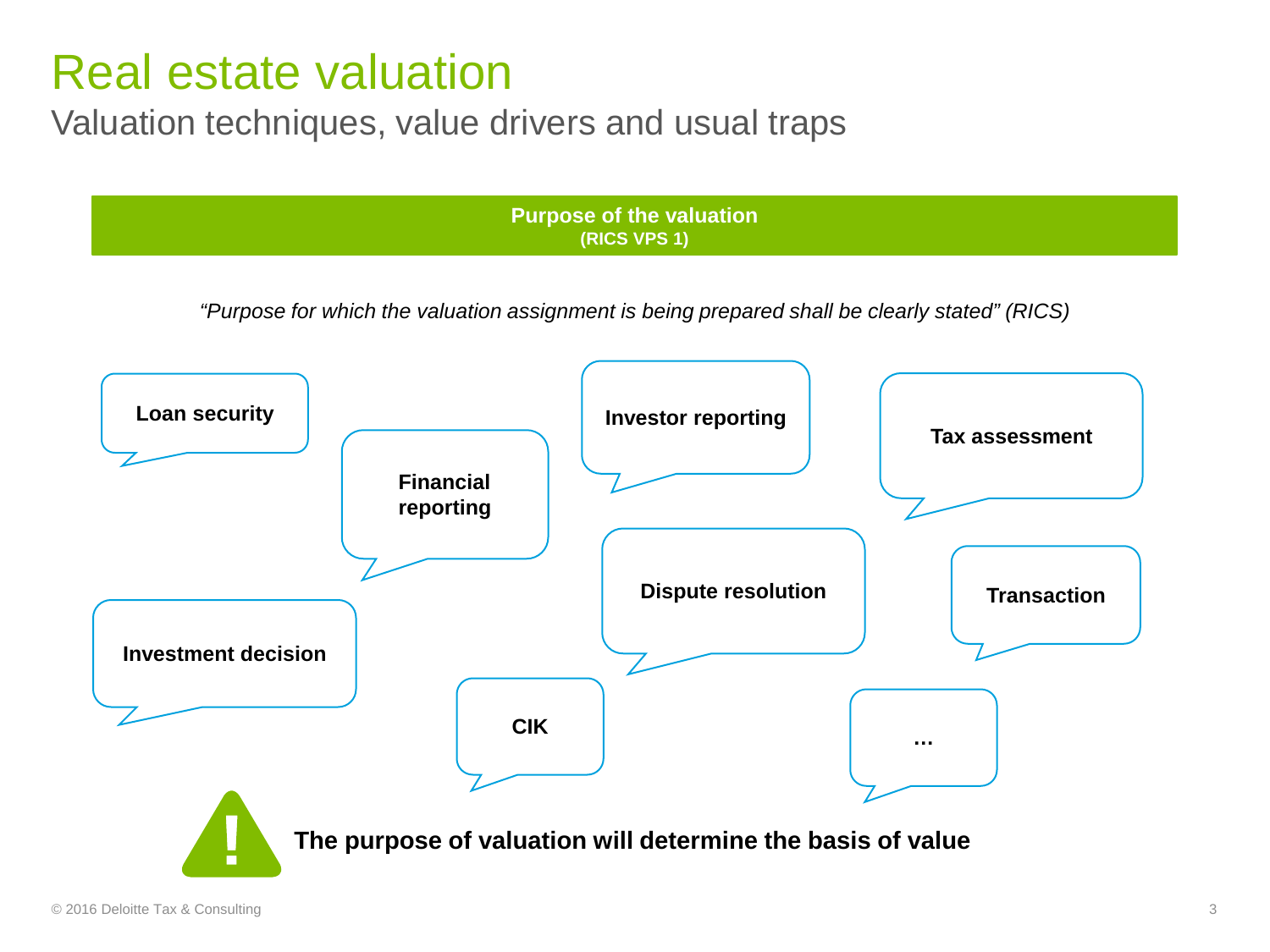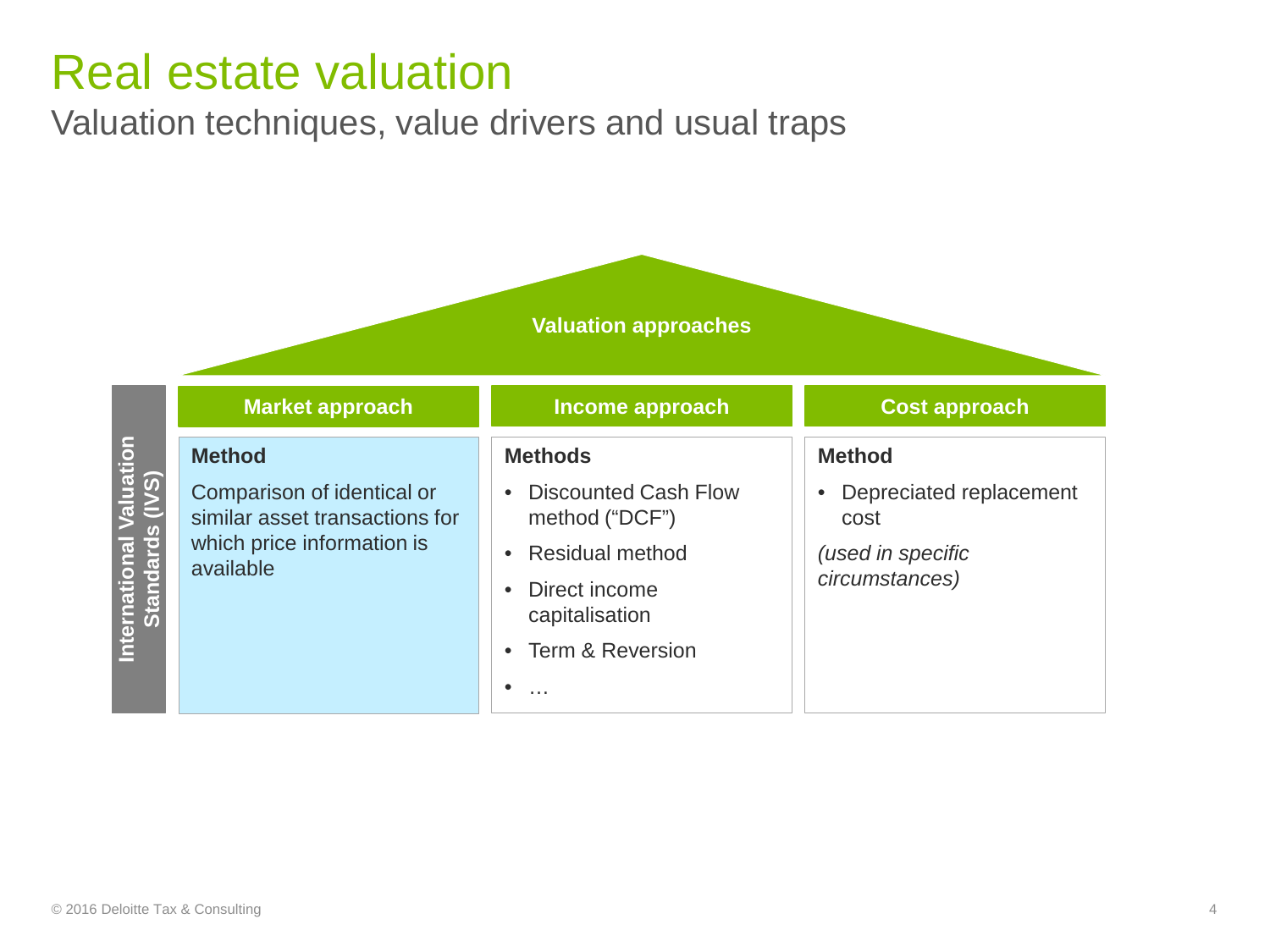|                                   | <b>Market approach</b>                                                                                                                                                                                                                                                                                                                                                                                                                                                                                                                                                                    |
|-----------------------------------|-------------------------------------------------------------------------------------------------------------------------------------------------------------------------------------------------------------------------------------------------------------------------------------------------------------------------------------------------------------------------------------------------------------------------------------------------------------------------------------------------------------------------------------------------------------------------------------------|
| <b>Comparable</b><br>transactions | Prices of recent transactions of identical or similar assets in the market<br>Identified comparable transactions have to be adjusted for the following value<br>drivers (amongst others):<br>location<br>Importance of:<br>age & condition<br>- selection<br>quality of tenants and cash flow (WALT)<br>- inspection<br>size (number of floors, net area)<br>- measurement<br>type of use (office, retail, etc.)<br>$\sim$<br>$\ddotsc$<br>Adjustments to reflect the characteristics of property valued<br>Adjustments involve use of <b>professional judgement and strong rationale</b> |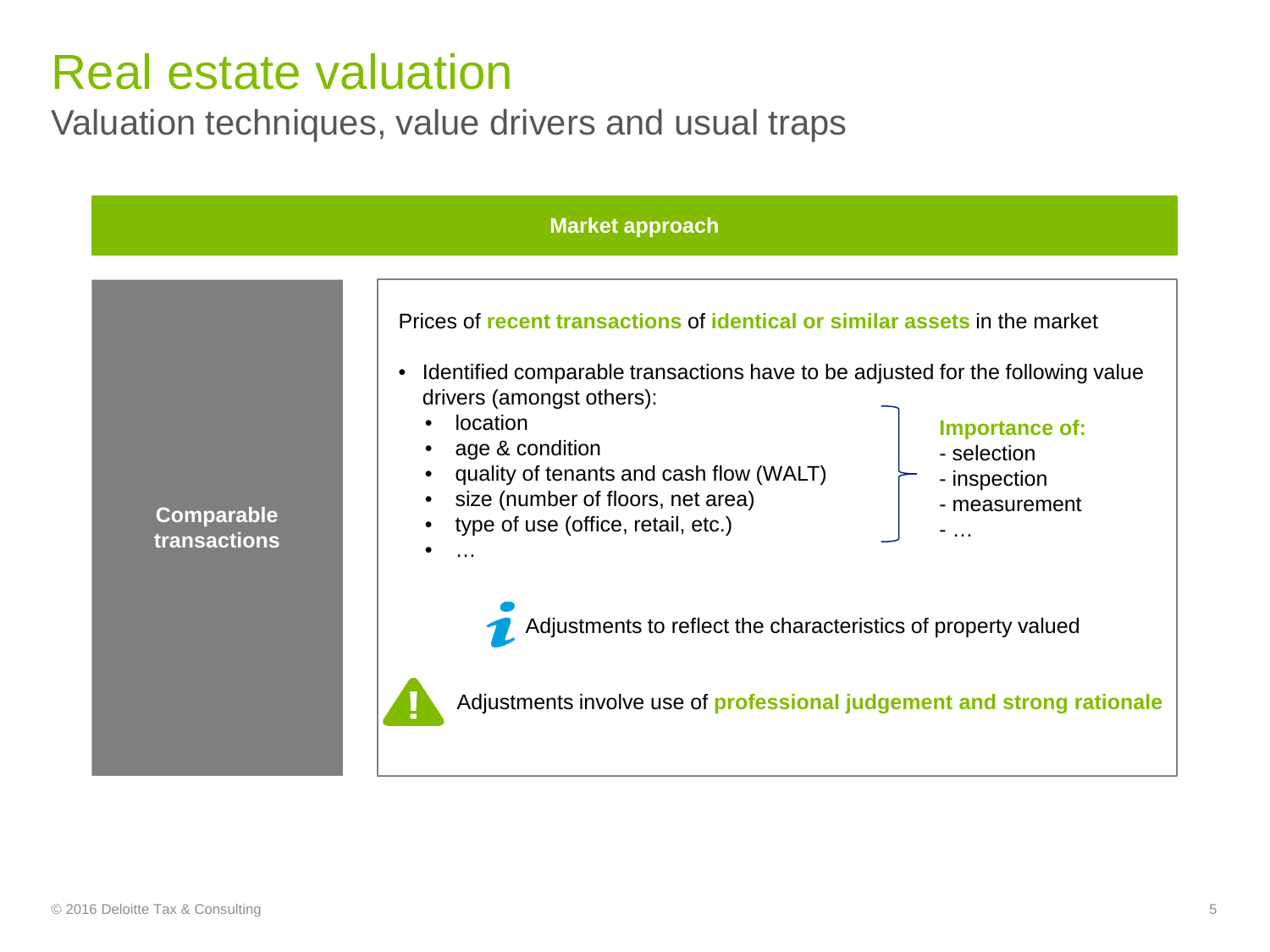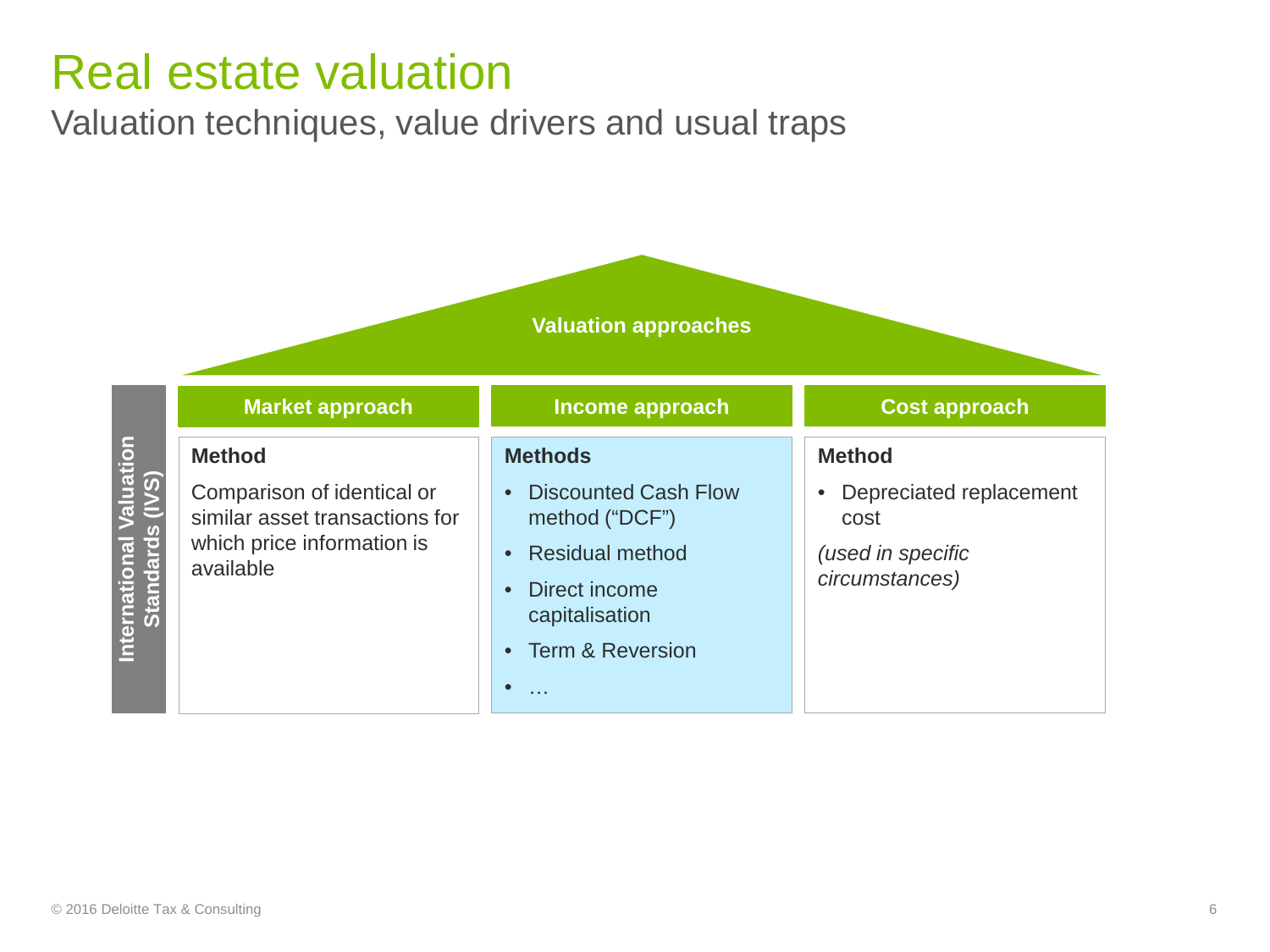

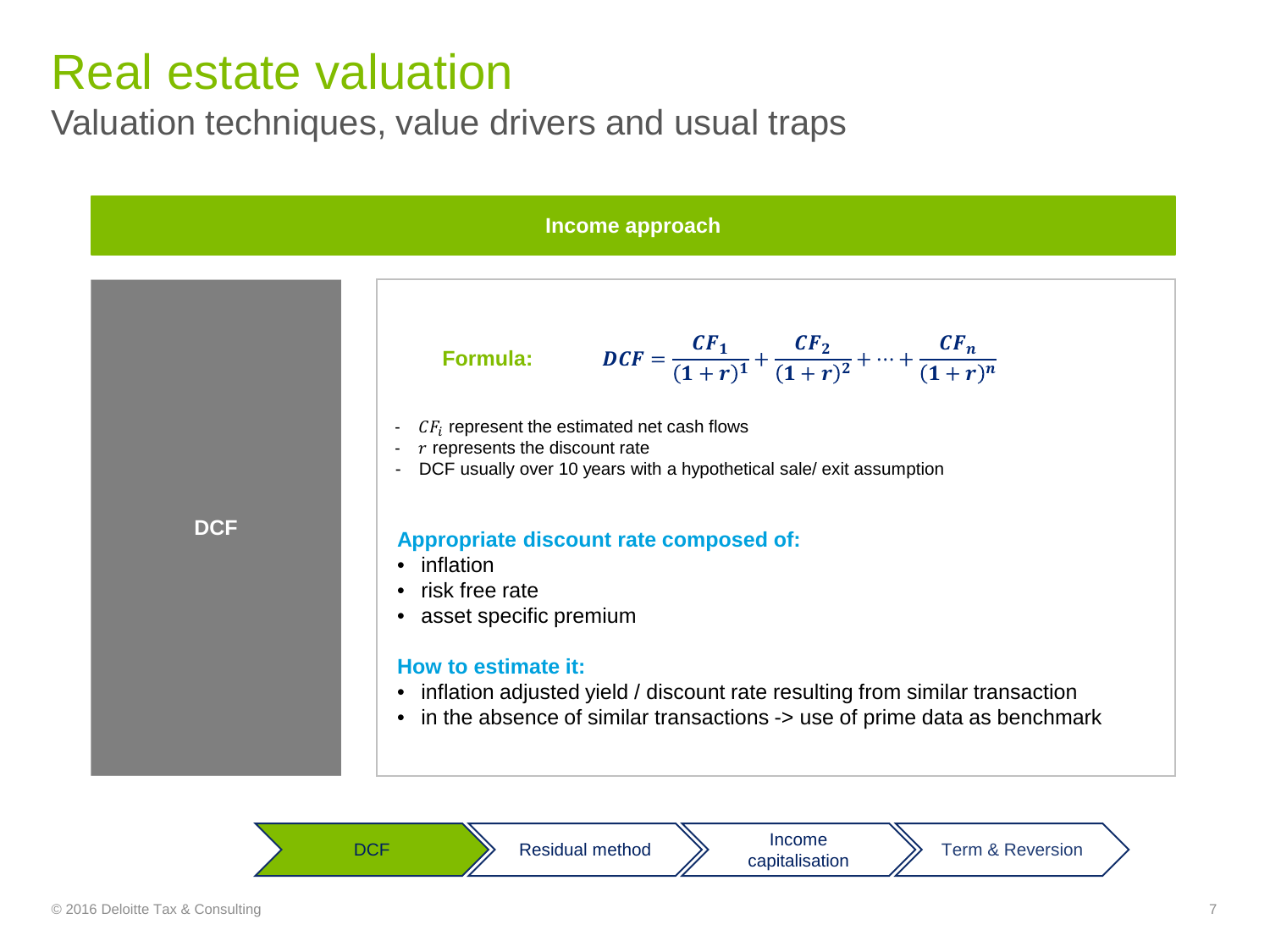| Income approach |                                                                                                                                                                                                                                                                                                                                                                                                                                                                                               |  |
|-----------------|-----------------------------------------------------------------------------------------------------------------------------------------------------------------------------------------------------------------------------------------------------------------------------------------------------------------------------------------------------------------------------------------------------------------------------------------------------------------------------------------------|--|
| <b>DCF</b>      | Cash flows driven by following key valuation inputs:<br><b>Actual inputs:</b><br>$\bullet$<br>• existing rents<br>• contractual non-recoverable expenses<br>• rent-free periods<br>• weighted average lease term (WALT)<br>• existing vacancy<br>$\ddotsc$<br><b>Assumed inputs:</b><br>$\bullet$<br>• estimated market rent<br>• period for marketing/re-letting (3, 6 or 12 months)<br>• future non-recoverable expenses<br>• structural vacancy in the market<br>capex amount<br>$\ddotsc$ |  |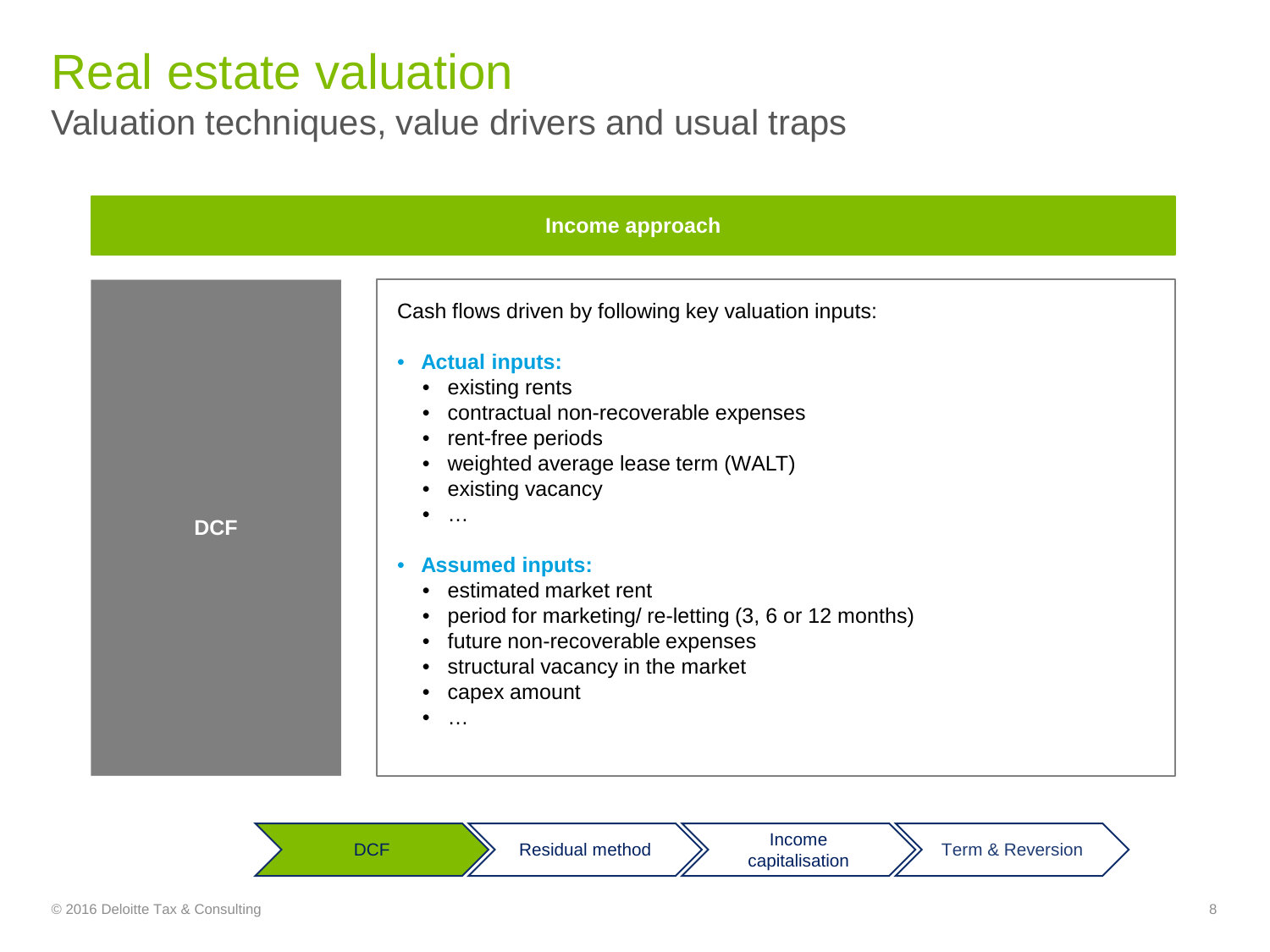| Income approach |                                                                                                                                                                                                                                                                                                                                                                                                                                                                                                                                                                                                                                                                                                       |  |  |
|-----------------|-------------------------------------------------------------------------------------------------------------------------------------------------------------------------------------------------------------------------------------------------------------------------------------------------------------------------------------------------------------------------------------------------------------------------------------------------------------------------------------------------------------------------------------------------------------------------------------------------------------------------------------------------------------------------------------------------------|--|--|
| <b>Residual</b> | <b>When used?</b><br>• Residual valuation method mainly used for development projects<br><b>Approach</b><br>• Value asset "as if complete"<br>• Estimate direct and indirect costs to build<br><b>Calculation</b><br>• Calculate Gross Development Value ("GDV")<br>$\checkmark$ Income approach (rental strategy) or Market approach (sales strategy)<br>Estimate all costs to complete the project<br>Discount GDV and remaining costs to present value and deduct any purchaser<br>acquisition cost<br>In short<br>EUR 100 $m -$ Present value of assumed market value at completion - GDV<br>EUR 80m - Present value of assumed development cost<br>EUR 20m Residuum (land value) @ project start |  |  |

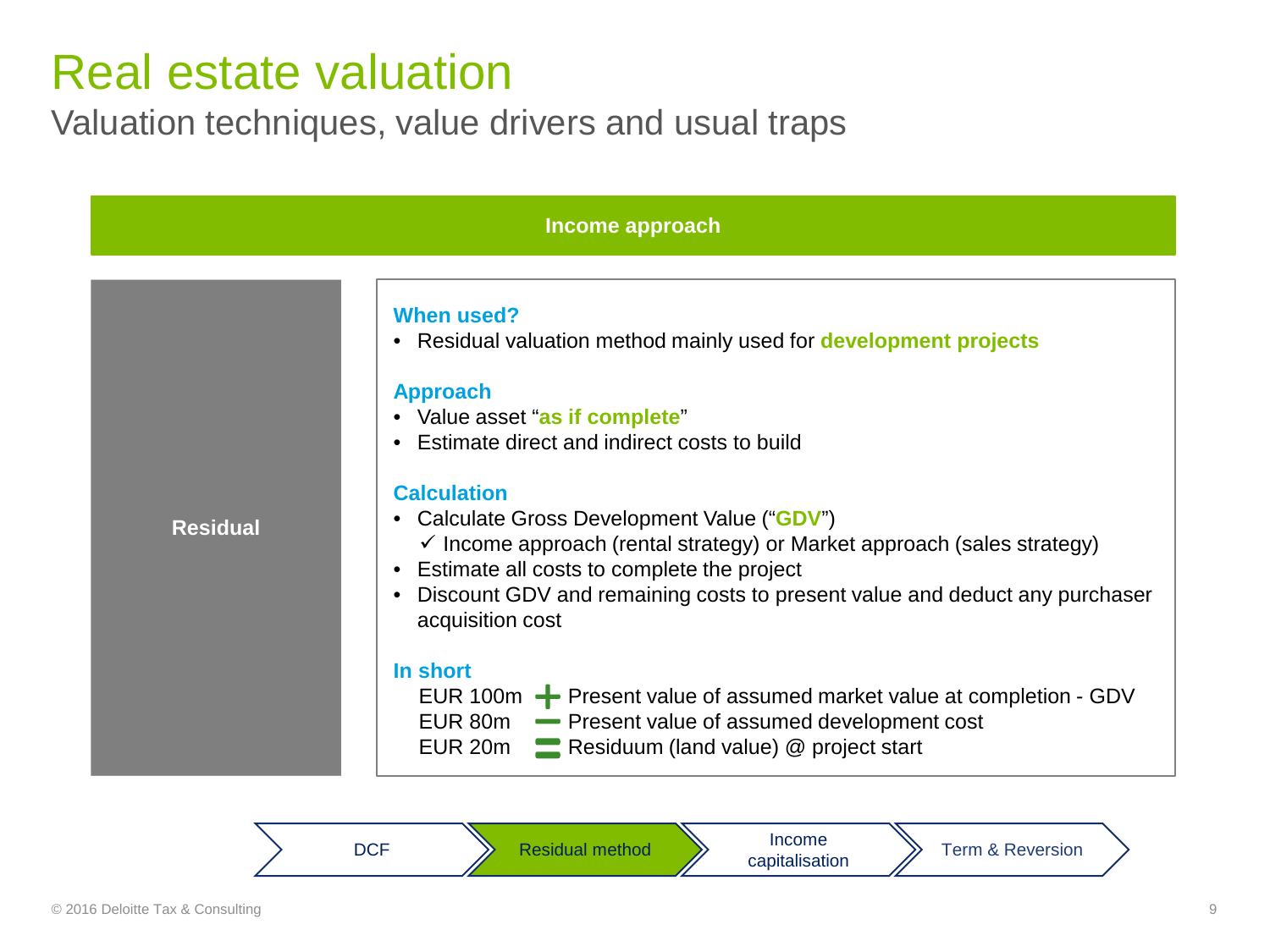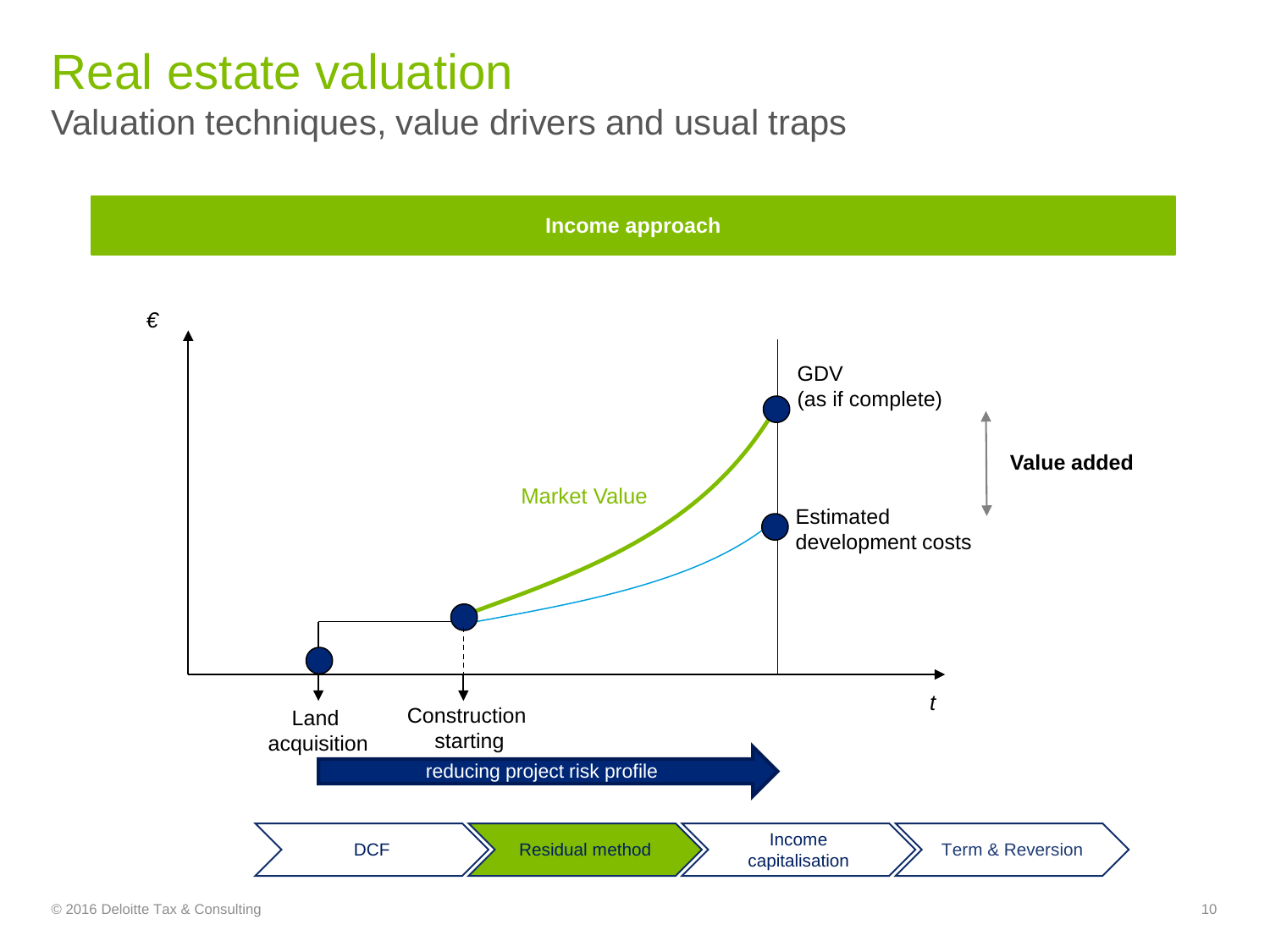| Income approach                        |                                                                                                                                                                                                                                                                                                                                                                                                                                                             |  |
|----------------------------------------|-------------------------------------------------------------------------------------------------------------------------------------------------------------------------------------------------------------------------------------------------------------------------------------------------------------------------------------------------------------------------------------------------------------------------------------------------------------|--|
| <b>Direct income</b><br>capitalisation | When used?<br>Quick and straight forward method<br>Rental income capitalisation method in applying a market yield<br><b>Approach</b><br>Estimate stabilized rental income (on a sqm basis & type of surface)<br>$\bullet$<br>Deduct operating costs in order to estimate a net rental income level<br>$\bullet$<br>Capitalise the net rental income in applying a yield reflecting current<br>$\bullet$<br>market conditions (e.g. market & asset specific) |  |
|                                        |                                                                                                                                                                                                                                                                                                                                                                                                                                                             |  |

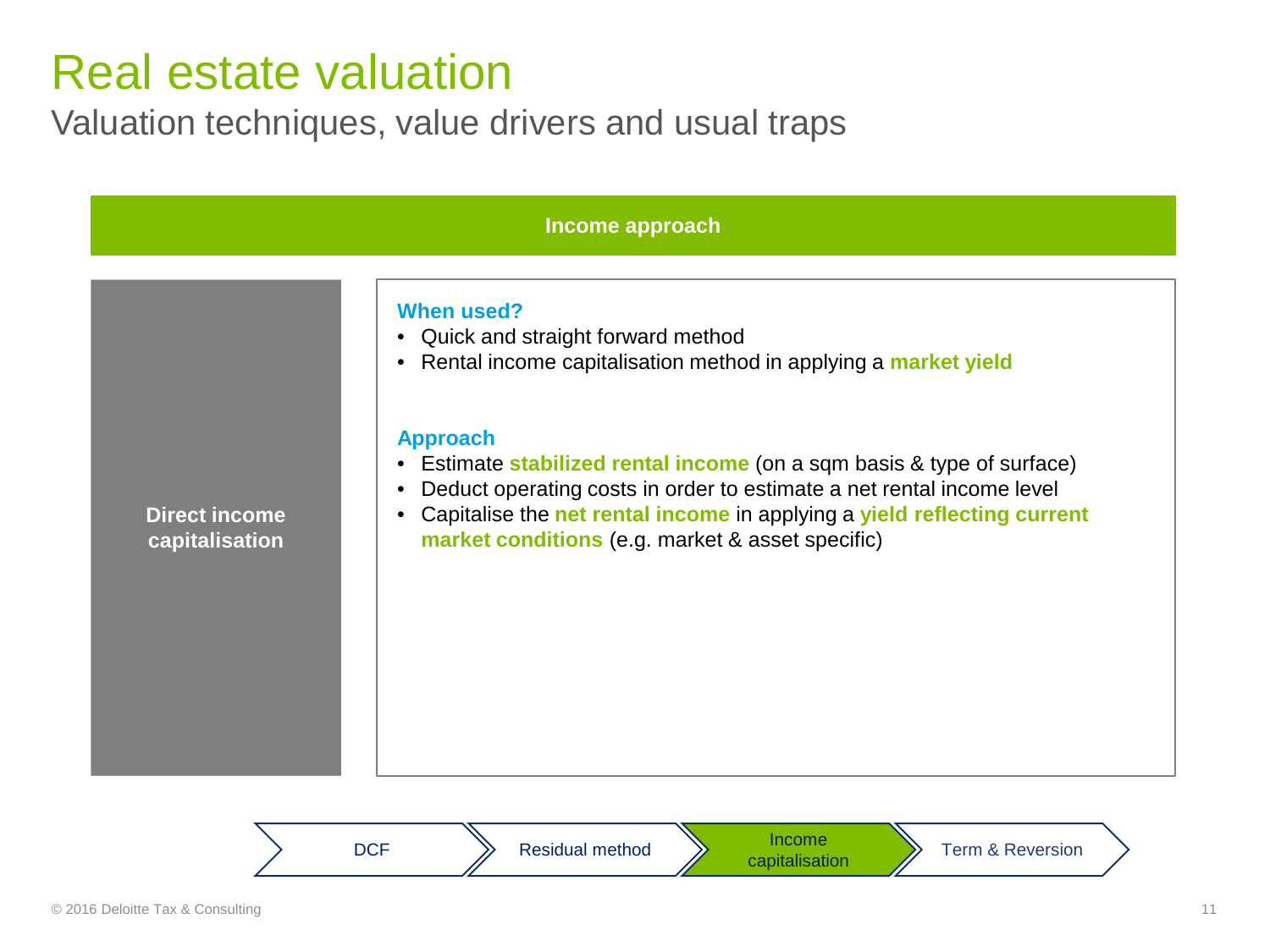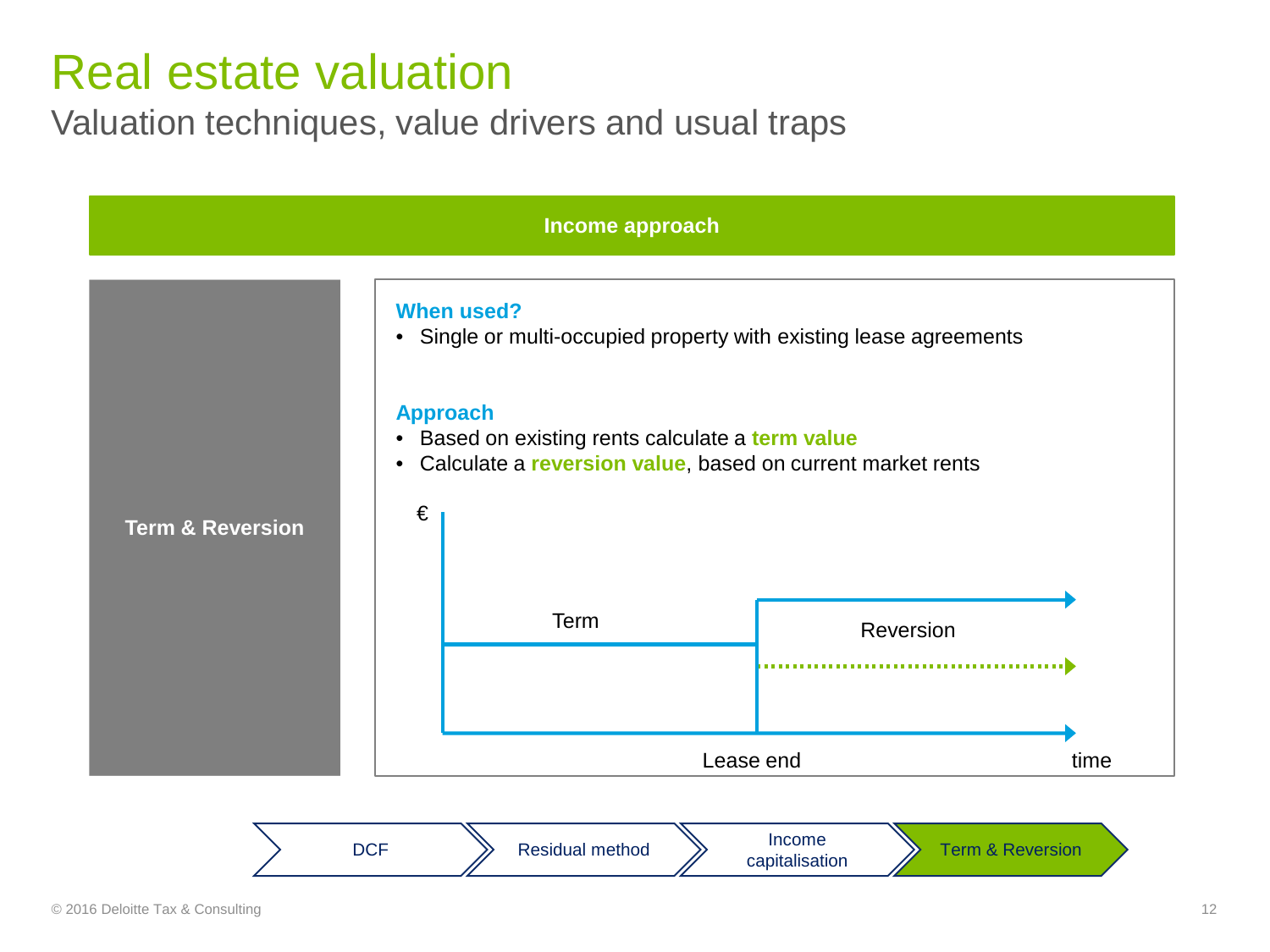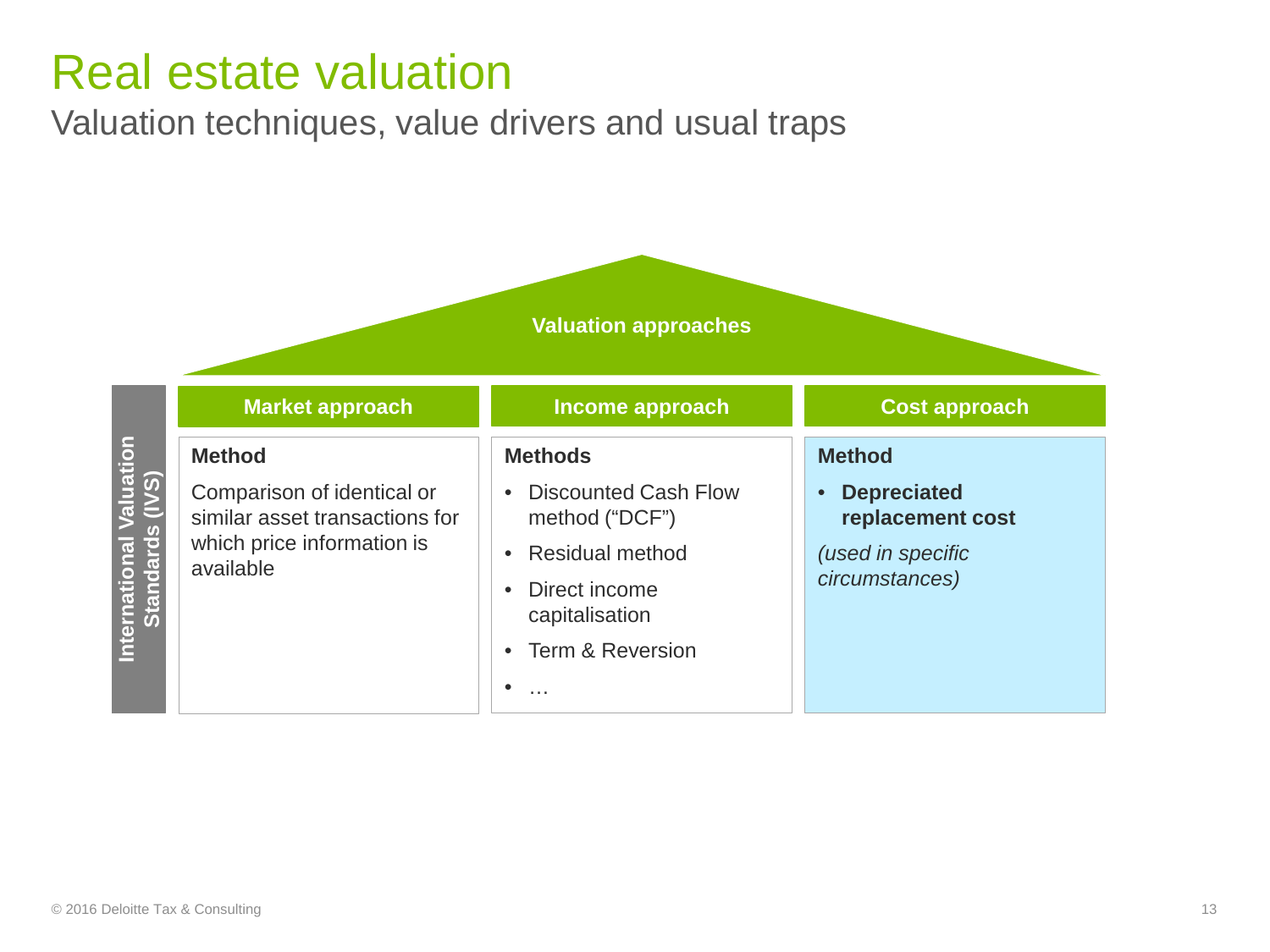| <b>Cost approach</b>                   |                                                                                                                                                                                                                                                                                                                                                                                           |  |
|----------------------------------------|-------------------------------------------------------------------------------------------------------------------------------------------------------------------------------------------------------------------------------------------------------------------------------------------------------------------------------------------------------------------------------------------|--|
| <b>Depreciated</b><br>replacement cost | <b>When used?</b><br>• used in specific circumstances<br>market or income approach not possible<br>$\bullet$<br>• no market activity<br>for insurance purposes or special use assets (factory, church, etc.)<br>$\bullet$<br><b>Approach</b><br>• estimate land value<br>depreciated replacement cost ("DRC") of Property<br>$\bullet$<br>Limited use & difficulty to assess depreciation |  |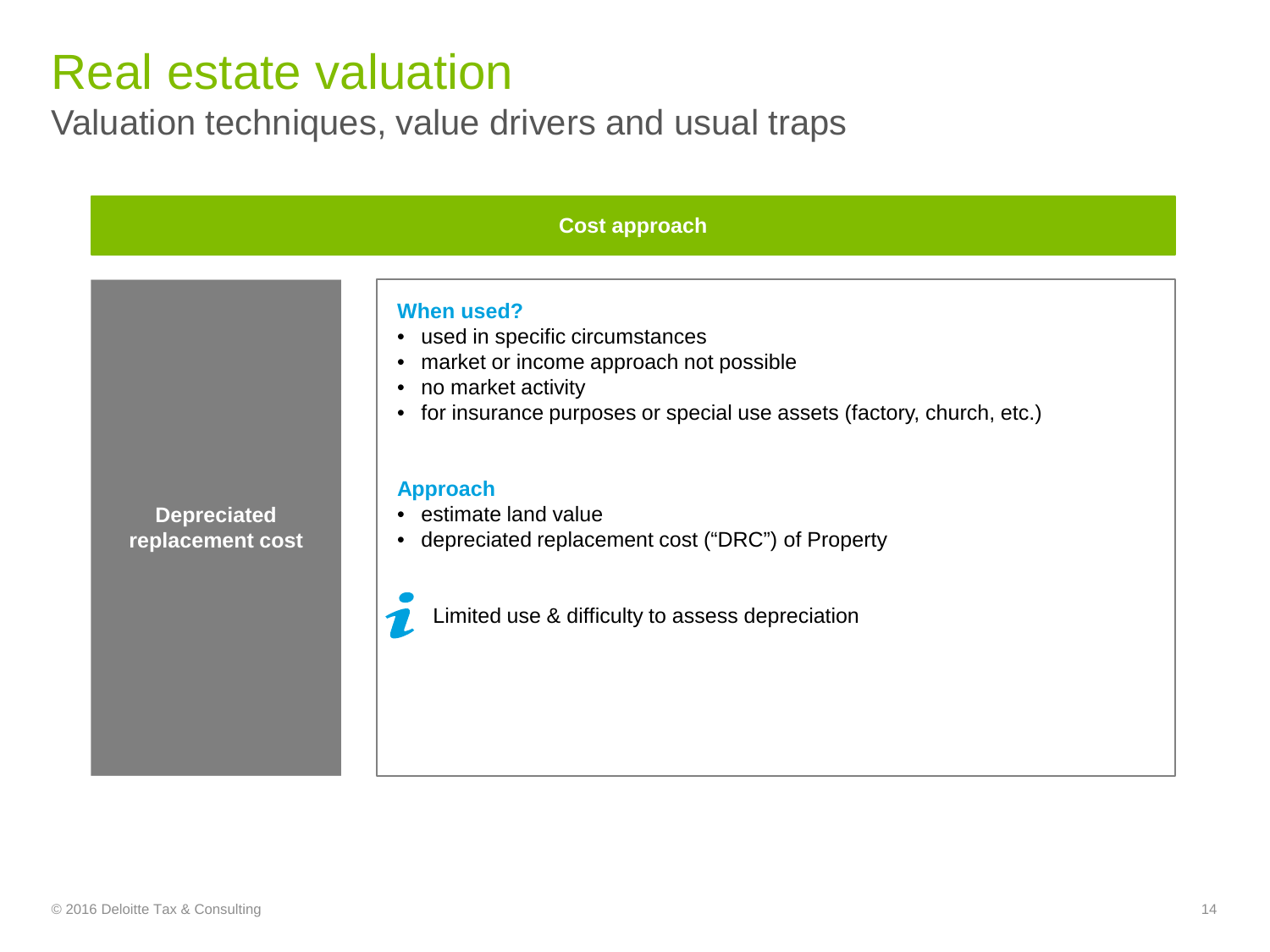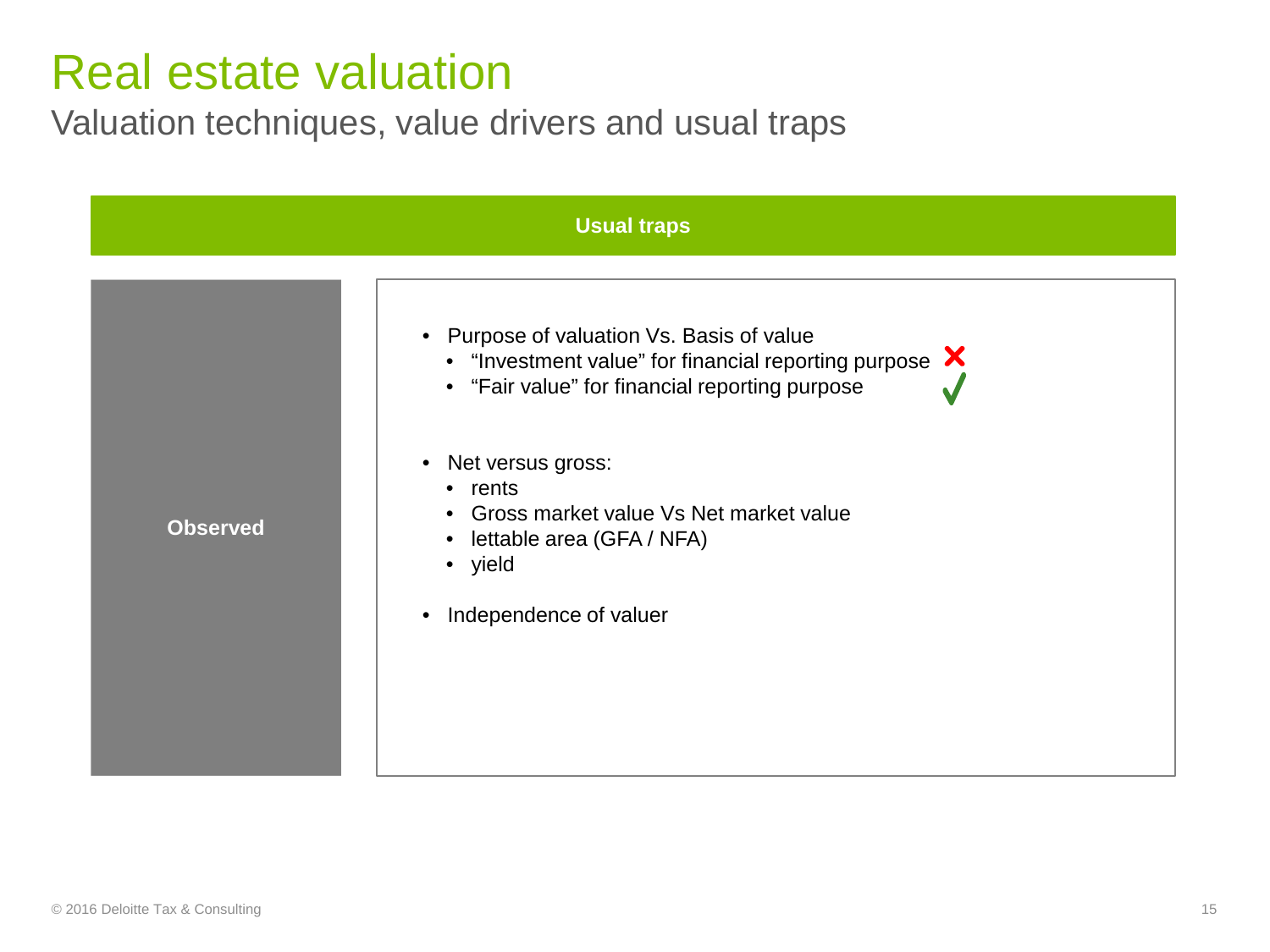## Impact of investment structuring on valuation

From property value to fund investment value

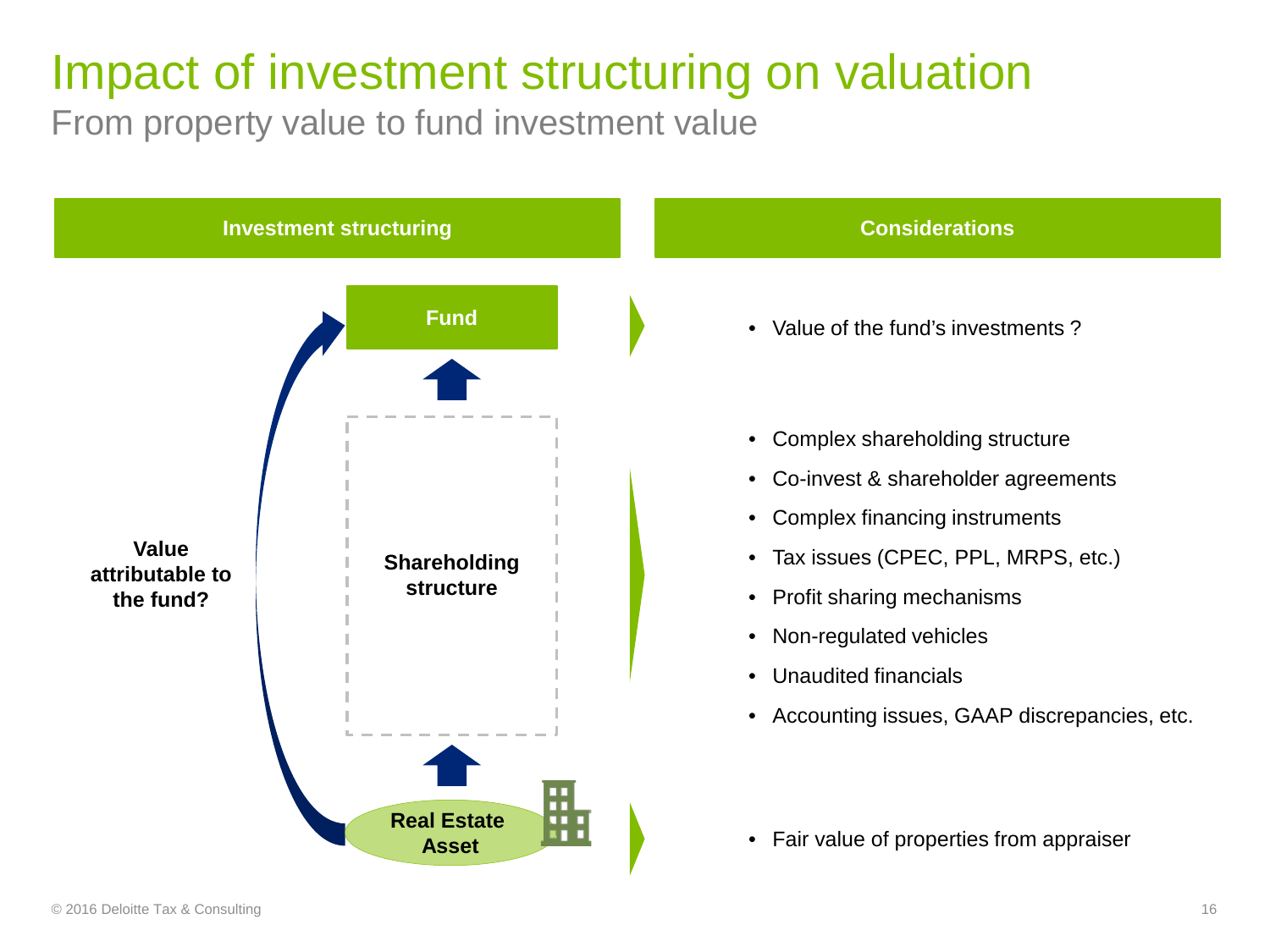### Impact of investment structuring on valuation **Performance**

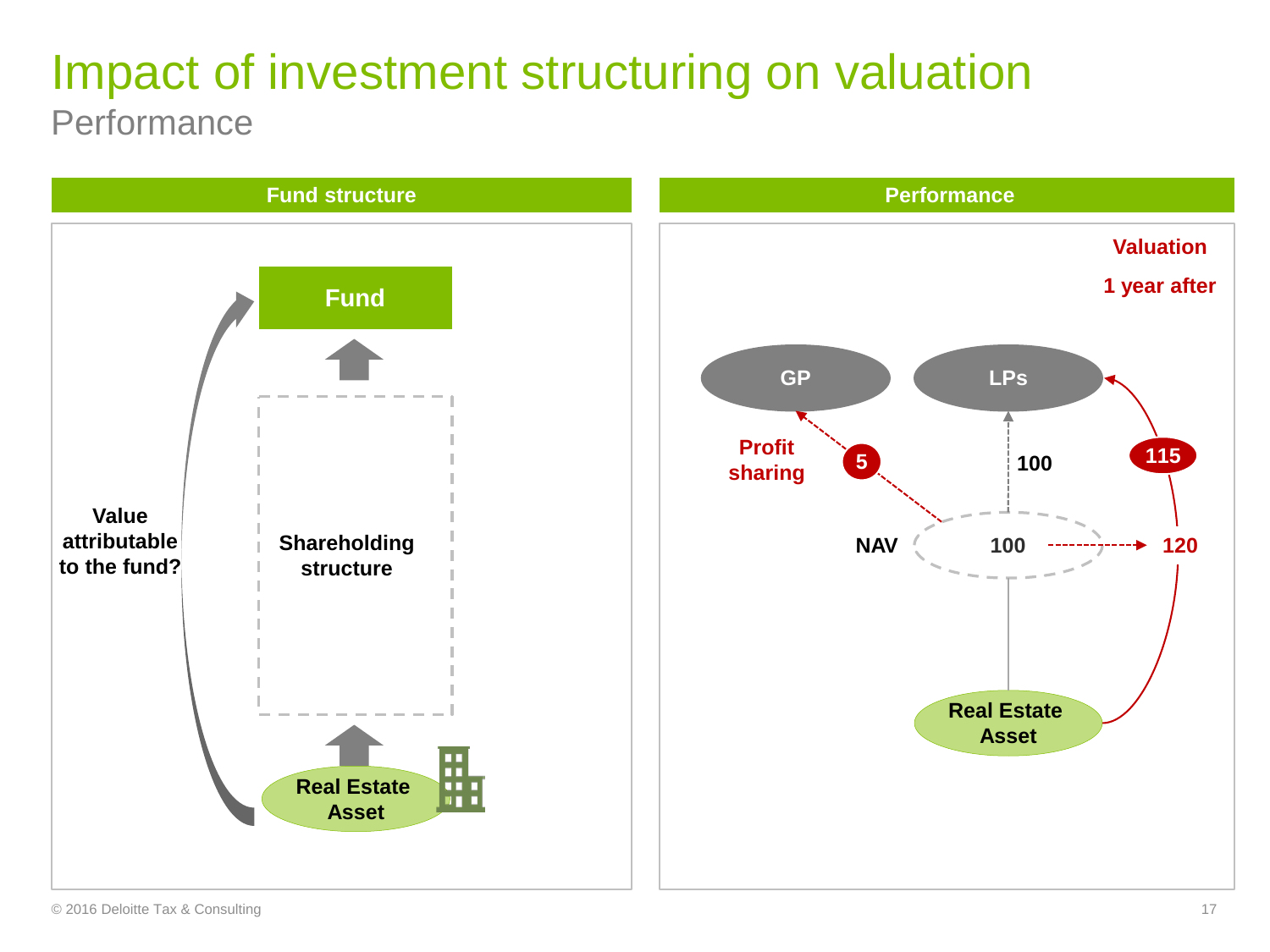### Valuation policy and valuation process Fund Set-up



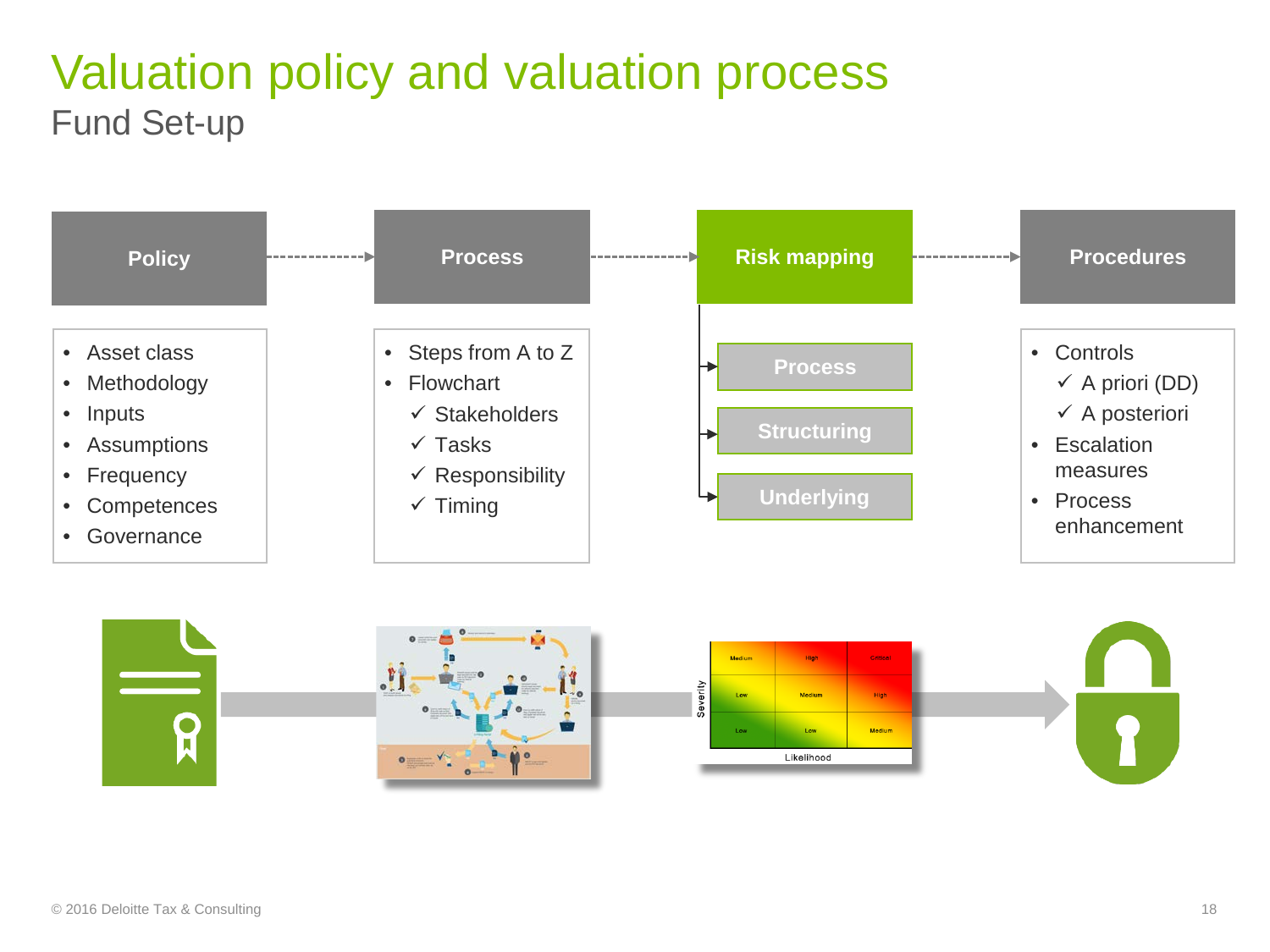### Valuation process

Steps, roles & responsibilities

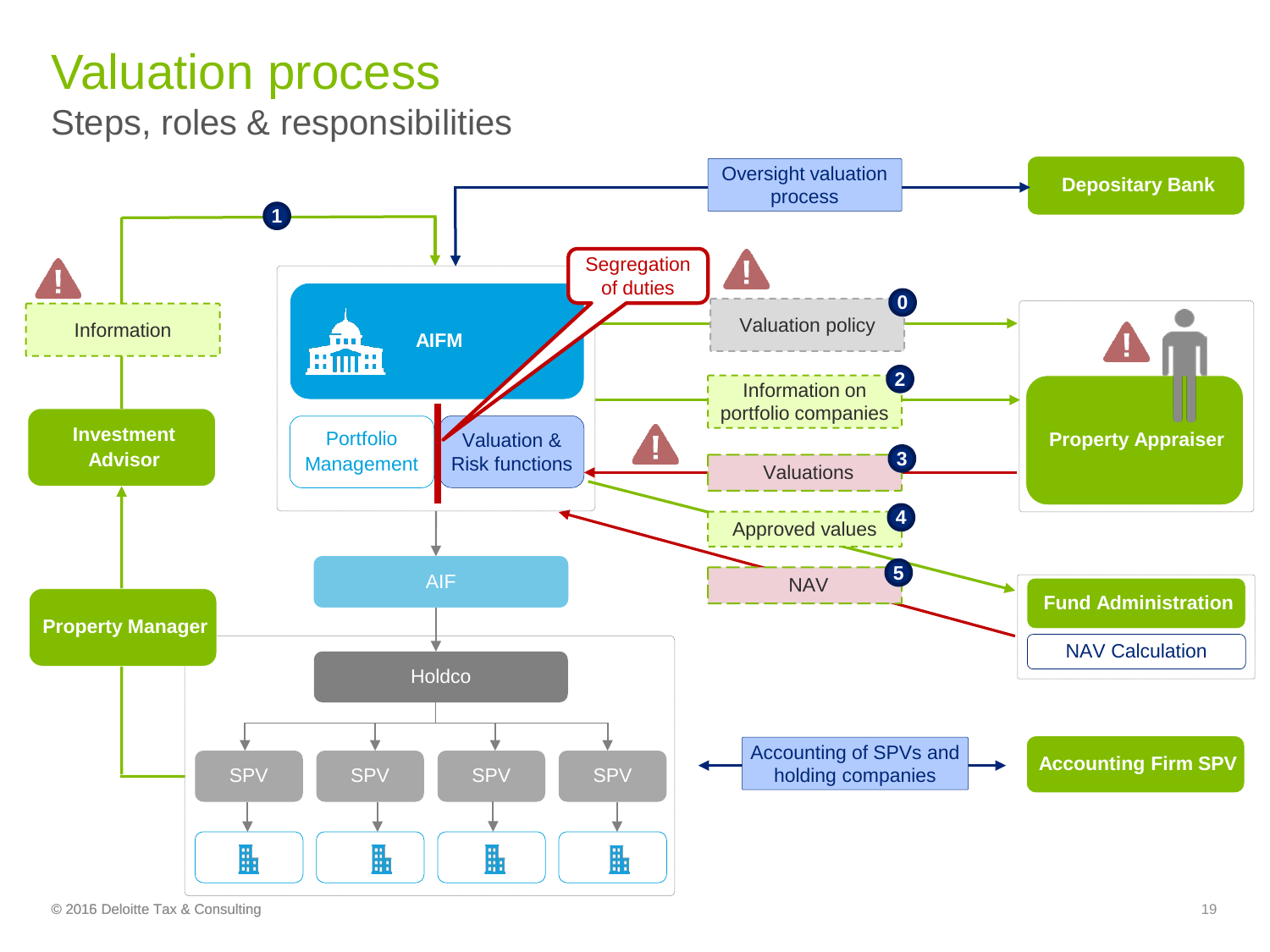#### RICS update

**Sustainability and commercial property valuation – Role of the Valuer**

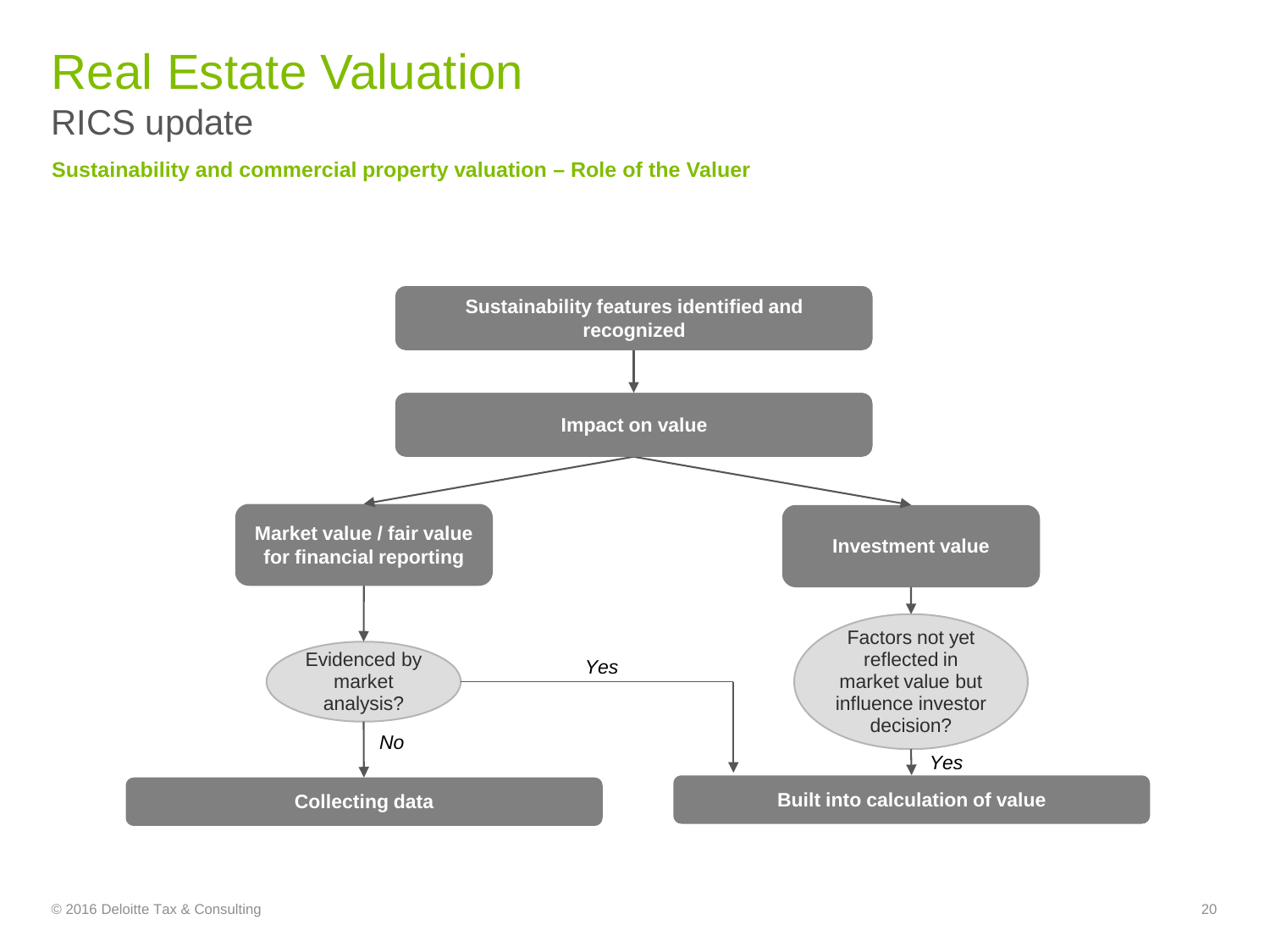### Real estate valuation INREV update

European Association for Investors in Non-Listed Real Estate Vehicles ("INREV")

- improve transparency
- best practice reference guidelines

![](_page_20_Figure_4.jpeg)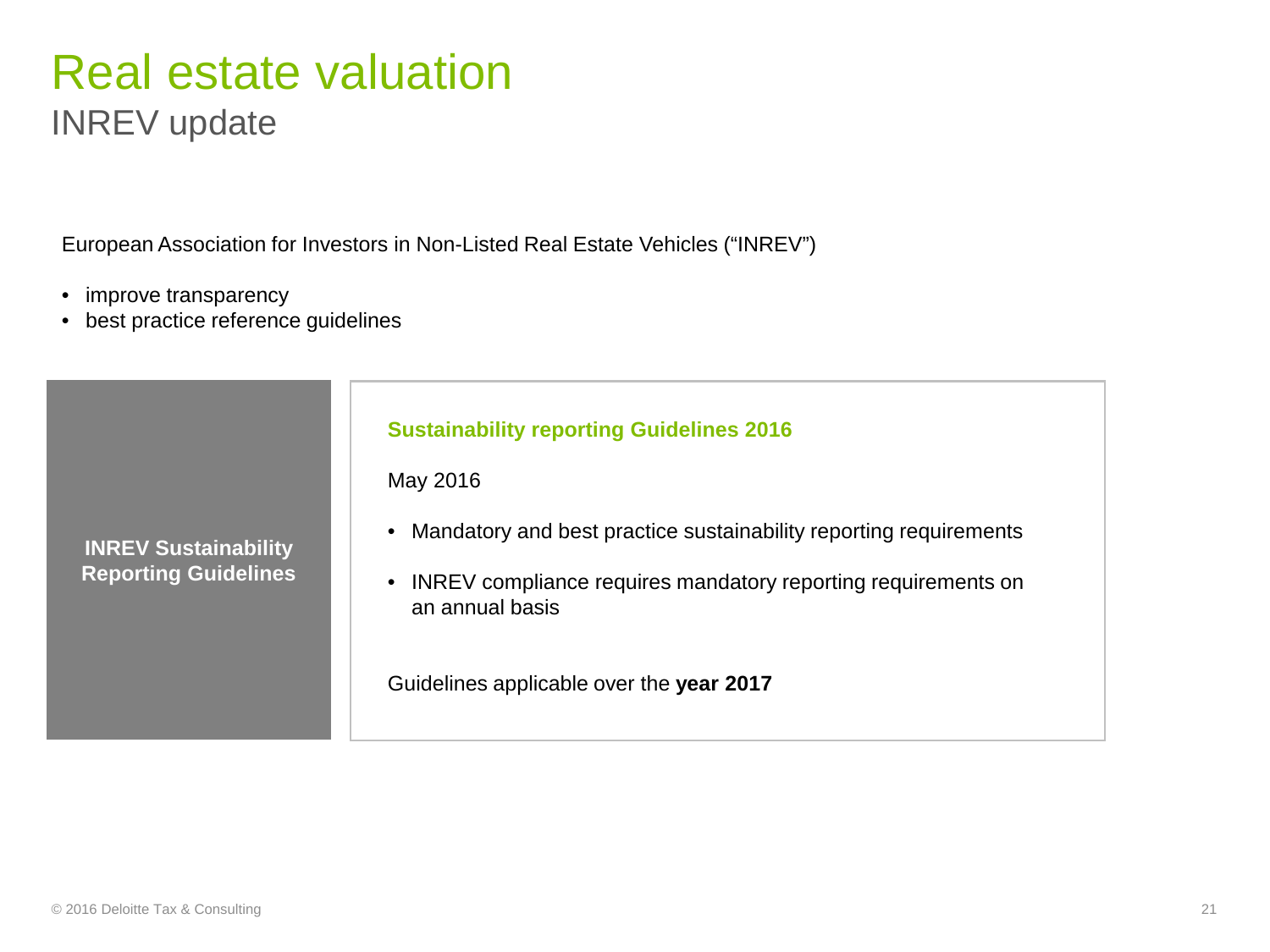RICS update

Royal Institution of Chartered Surveyors ("RICS")

- RICS Guidance Note (GN) recommended good practice
- RICS International Standard mandatory

![](_page_21_Figure_5.jpeg)